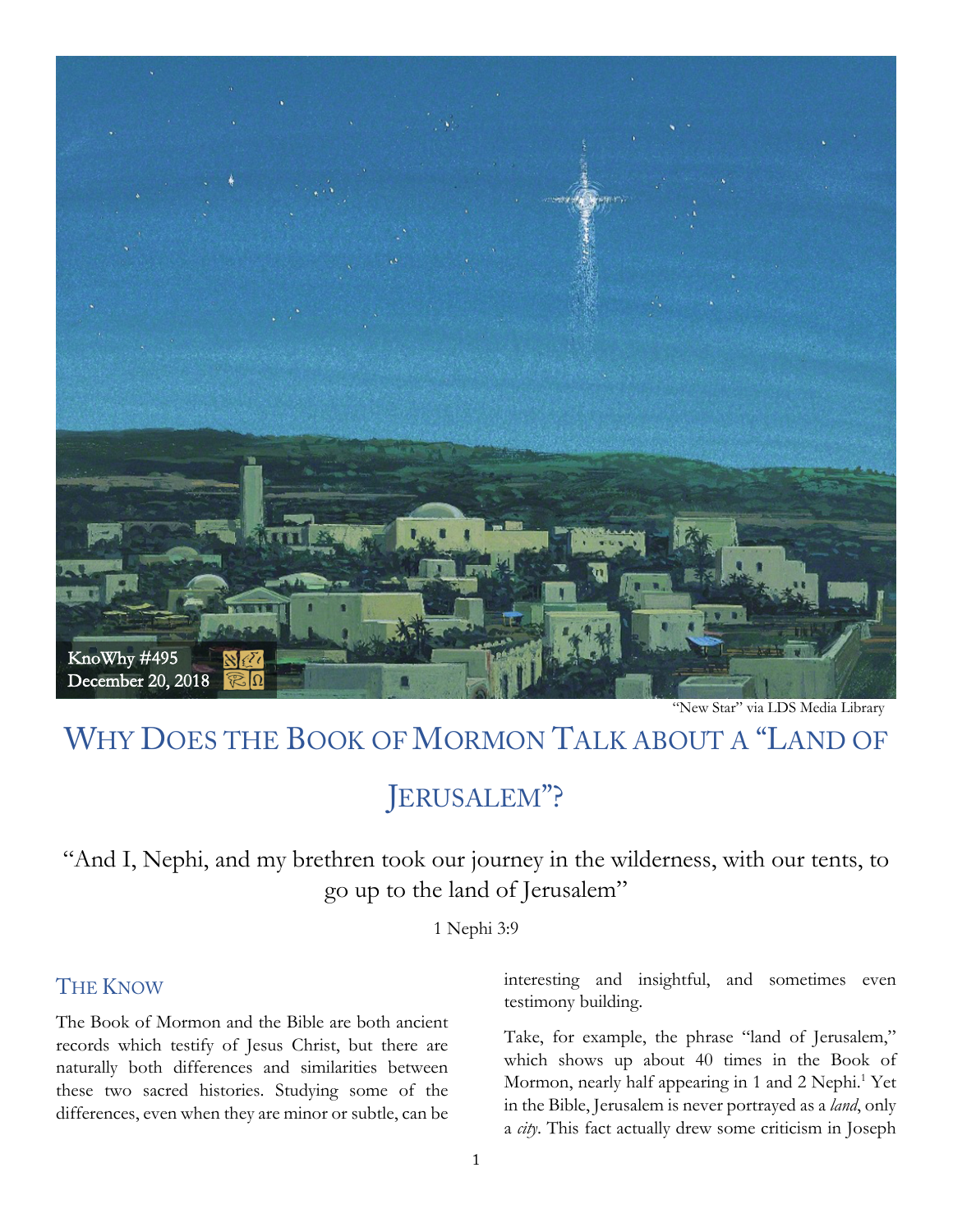Smith's day. In 1838, an anti-Mormon writer insisted, "There is no such land. No part of Palestine bears the name Jerusalem, except the city itself."<sup>2</sup>

Today, however, ancient sources have confirmed that Jerusalem was understood as both a city and a land.3 As Hugh Nibley pointed out long ago, several of the Amarna Letters refer to the "land of Jerusalem."4 These letters represent the correspondence from the rulers of several Canaanite city-states to the Egyptian Pharaoh in the mid-14th century BC, including 6 from ʿAbdi-Ḫeba, the ruler of Jerusalem at the time. 5 "Behold," wrote ʿAbdi-Ḫeba, "the king [of Egypt] has set his name in the *land of Jerusalem* for ever; so he cannot abandon the *lands of Jerusalem*!"6

In the Dead Sea Scrolls, a story about Jeremiah talks about captives "from the *land of Jerusalem*" being escorted to Babylon.<sup>7</sup> While the story itself most likely dates to the around the first century BC, it is set in 587 BC in the aftermath of the final Babylonian invasion, and bears some interesting similarities to the opening chapters of the Book of Mormon.8

In addition to this evidence for the expression itself, archaeological evidence indicates that the phrase *land of Jerusalem* accurately reflects the settlement patterns specific to Lehi's time. In the seventh century BC, "Jerusalem was located in the centre of a sort of district, which encompassed the capital and its periphery, including the agricultural areas of the city's residents, as well as satellite settlements directly connected to Jerusalem proper."9 These satellite settlements would harvest goods which were shipped back to the capital city to meet the needs of its growing population.10

According to Yigal Moyal and Avraham Faust, "One may treat the entire region, including … 'satellite' settlements, as part of Jerusalem's own hinterland."<sup>11</sup> Nephi's use of the phrase *land of Jerusalem* may appropriately refer to this "hinterland" surrounding the city itself.

Significantly, these circumstances were unique to the seventh century BC. "Never before in the history of the region," explained Yuval Gadot, "were there so many sites of different functions and size around Jerusalem." The reason for this population growth around Jerusalem, according to Gadot, was the

devastation of the Judean countryside by the Assyrian army at the end of the 8th century BC. "Jerusalem survived but the Assyrian assault had a devastating impact on the kingdom," forcing populations to relocate to the regions immediately surrounding Jerusalem.12

Hence, as Robert Eisenman and Michael Wise observed, the expression *land of Jerusalem* in the Dead Sea Scrolls' story about Jeremiah, "greatly enhances the sense of historicity" of the narrative, since at this time Judah "consisted of little more than Jerusalem and its immediate environs."13 Since Jeremiah was Lehi's contemporary, then logically the phrase *land of Jerusalem* "greatly enhances" the Book of Mormon's "sense of historicity" as well.<sup>14</sup>

#### THE WHY

Of course, this subtle difference between biblical and Book of Mormon expressions for Jerusalem is not, by itself, of great eternal worth. Nonetheless, paying careful attention to this small difference provided an opportunity to learn more about the ancient world from which both ancient records come—which, in turn, can help us better understand the scriptural teachings in context. Since the archaeology and ancient sources which corroborate the Book of Mormon only became available recently, this can also build our testimonies in the Book of Mormon as a reliable witness of truth.

Taking the time to patiently investigate other, seemingly more significant differences in the historical, doctrinal, and spiritual truths taught by these two witnesses of Christ can be even more enlightening. Take, for example, Alma's statement that the Savior "shall be born of Mary, at *Jerusalem*" (Alma 7:10), instead of Bethlehem, as indicated in the Gospels (see Matthew 2; Luke 2). Some have seen this as a major contradiction between the testimonies of Christ found in the Book of Mormon and the Bible.

Yet Alma's full statement refers to "Jerusalem which is the *land* of our forefathers," indicating that Alma had the *land*, not the *city*, of Jerusalem in mind. In one of his letters to Pharaoh, ʿAbdi-Ḫeba mentioned "a town of the land of Jerusalem, Bit-*Lahmi* by name," which the late W.F. Albright believed was "an almost certain reference to the town of Bethlehem."15 Furthermore, a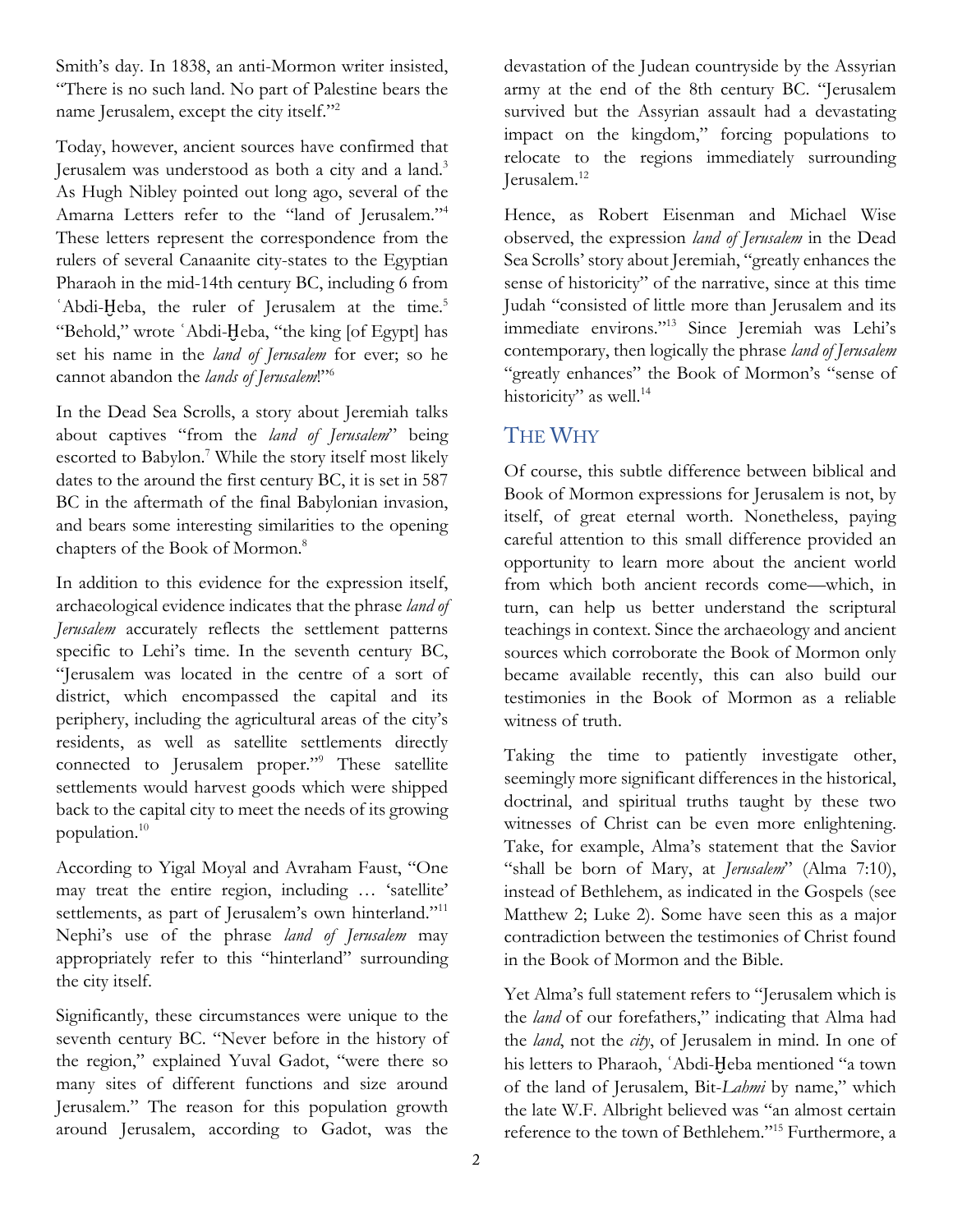seventh century BC seal impression from Bethlehem was found in Jerusalem, indicating it was one of the "satellite settlements" of Jerusalem's hinterland, sending its surplus goods to Jerusalem.<sup>16</sup>

Bethlehem was evidently part of the "land of Jerusalem" in antiquity. Rather than seeing Alma's statement as a major contradiction with the Bible, careful investigation reveals that it actually represents an accurate understanding of the relationship of Bethlehem to Jerusalem in Lehi's time.<sup>17</sup> Alma likely used the more general reference because his New World audience would not have been as familiar with "regions round about" Jerusalem (2 Nephi 25:1–6).

Thanks to the additional witness of archaeology and other ancient sources, we now know that both the Bible and Book of Mormon bear accurate witness of the Savior's birth from an ancient perspective.

#### FURTHER READING

Neal Rappleye, ["Nephite History in Context 2: Special](https://archive.bookofmormoncentral.org/content/nephite-history-context-2-special-issue)  [Issue,](https://archive.bookofmormoncentral.org/content/nephite-history-context-2-special-issue)" *Studio et Quoque Fide* (December 2017).

Daniel C. Peterson, Matthew Roper, and William J. Hamblin, "On Alma 7:10 and the Birthplace of Jesus [Christ"](https://publications.mi.byu.edu/fullscreen/?pub=961) (FARMS Papers, 1995).

Gordon C. Thomasson, "Revisiting the Land of [Jerusalem,](https://archive.bookofmormoncentral.org/node/265)" in *Pressing Forward with the Book of Mormon: The FARMS Updates of the 1990s*, ed. John W. Welch and Melvin J. Thorne (Provo, UT: FARMS, 1999), 139–141.

Robert F. Smith, ["The Land of Jerusalem: The Place](https://archive.bookofmormoncentral.org/node/195)  [of Jesus' Birth,](https://archive.bookofmormoncentral.org/node/195)" in *Reexploring the Book of Mormon: A Decade of New Research*, ed. John W. Welch (Salt Lake City and Provo, UT: Deseret Book and FARMS, 1992), 170–172.

© Book of Mormon Central, 2018



### **NOTES**

1. See [1 Nephi,](https://www.lds.org/scriptures/bofm/1-ne?lang=eng) headnote; [1 Nephi 2:11;](https://www.lds.org/scriptures/bofm/1-ne/2.11?lang=eng#p10) [3:9–10;](https://www.lds.org/scriptures/bofm/1-ne/3.9-10?lang=eng#p8) [5:6;](https://www.lds.org/scriptures/bofm/1-ne/5.6?lang=eng#p5) [7:2, 7;](https://www.lds.org/scriptures/bofm/1-ne/7.2,7?lang=eng#p1) [16:35;](https://www.lds.org/scriptures/bofm/1-ne/16.35?lang=eng#p34) [17:14, 20, 22;](https://www.lds.org/scriptures/bofm/1-ne/17.14,20,22?lang=eng#p13) [18:24;](https://www.lds.org/scriptures/bofm/1-ne/18.24?lang=eng#p23) [2 Nephi 1:1, 3, 9, 30;](https://www.lds.org/scriptures/bofm/2-ne/1.1,3,9,30?lang=eng#primary) [25:11;](https://www.lds.org/scriptures/bofm/2-ne/25.11?lang=eng#p10) [Jacob](https://www.lds.org/scriptures/bofm/jacob/2.25,31-32?lang=eng#p24)  [2:25, 31–32;](https://www.lds.org/scriptures/bofm/jacob/2.25,31-32?lang=eng#p24) [Omni 1:6;](https://www.lds.org/scriptures/bofm/omni/1.6?lang=eng#p5) [Mosiah 1:11;](https://www.lds.org/scriptures/bofm/mosiah/1.11?lang=eng#p10) [2:4;](https://www.lds.org/scriptures/bofm/mosiah/2.4?lang=eng#p3) [7:20;](https://www.lds.org/scriptures/bofm/mosiah/7.20?lang=eng#p19) [10:12;](https://www.lds.org/scriptures/bofm/mosiah/10.12?lang=eng#p11) [Alma](https://www.lds.org/scriptures/bofm/alma/3.11?lang=eng#p10)  [3:11;](https://www.lds.org/scriptures/bofm/alma/3.11?lang=eng#p10) [9:22;](https://www.lds.org/scriptures/bofm/alma/9.22?lang=eng#p21) [10:3;](https://www.lds.org/scriptures/bofm/alma/10.3?lang=eng#p2) [22:9;](https://www.lds.org/scriptures/bofm/alma/22.9?lang=eng#p8) [36:29;](https://www.lds.org/scriptures/bofm/alma/36.29?lang=eng#p28) [Helaman 5:6;](https://www.lds.org/scriptures/bofm/hel/5.6?lang=eng#p5) [7:7;](https://www.lds.org/scriptures/bofm/hel/7.7?lang=eng#p6) [8:21;](https://www.lds.org/scriptures/bofm/hel/8.21?lang=eng#p20) [16:19;](https://www.lds.org/scriptures/bofm/hel/16.19?lang=eng#p18) [3](https://www.lds.org/scriptures/bofm/3-ne/5.20?lang=eng#p19)  [Nephi 5:20;](https://www.lds.org/scriptures/bofm/3-ne/5.20?lang=eng#p19) [16:1;](https://www.lds.org/scriptures/bofm/3-ne/16.1?lang=eng#primary) [20:29;](https://www.lds.org/scriptures/bofm/3-ne/20.29?lang=eng#p28) [Mormon 3:18–19;](https://www.lds.org/scriptures/bofm/morm/3.18-19?lang=eng#p17) and [Ether 13:7.](https://www.lds.org/scriptures/bofm/ether/13.7?lang=eng#p6)  [Alma 24:1](https://www.lds.org/scriptures/bofm/alma/24.1?lang=eng#primary) uses the phrase in reference to a new land called Jerusalem by later Lamanites.

- 2. Origen Bacheler, *Mormonism Exposed Internally and Externally* (New York, NY: 1838), 14.
- 3. For the most complete discussion of the expression "land of Jerusalem" from an ancient Near Eastern perspective, see Daniel C. Peterson, Matthew Roper, and William J. Hamblin, ["On Alma 7:10 and the Birthplace of Jesus Christ"](https://publications.mi.byu.edu/fullscreen/?pub=961) (FARMS Papers, 1995).
- 4. See W. F. Albright, trans., "The Amarna Letters," in *The Ancient Near East: An Anthology of Texts and Pictures*, ed. James B. Pritchard (Princeton, NJ: Princeton University Press, 2011), 437–440. For the most relevant excerpts, see Neal Rappleye, "Letters of ʿAbdu-Ḫ[eba of Jerusalem \(EA 285–](https://archive.bookofmormoncentral.org/content/nephite-history-context-2-special-issue) [290\),](https://archive.bookofmormoncentral.org/content/nephite-history-context-2-special-issue)" *Nephite History in Context* 2 (December 2017): 7. For the most recent edition of the Amarna Letters, see Anson F. Rainey, trans., *The El-Amarna Correspondence: A New Edition of the Cuneiform Letters from the Site of El Amarna based on Collations of all Extent Tablets*, 2 vols., ed. William Schniedewind and Zipora Cochavi-Rainey (Boston, MA: Brill, 2015). For Hugh Nibley's work on this, see Hugh Nibley, *Lehi in the Desert/The Word of the Jaredites/There Were Jaredites*, The Collected Works of Hugh Nibley, Volume 5 (Salt Lake City and Provo, UT: Deseret Book and FARMS, 1988), 6–7; Hugh Nibley, *An Approach to the Book of Mormon*, The Collected Works of Hugh Nibley, Volume 6 (Salt Lake City and Provo, UT: Deseret Book and FARMS, 1988), 100–102.
- 5. For background on the Amarna Letters, see Richard S. Hess, "Amarna Letters," in *Eerdmans Dictionary of the Bible*, ed. David Noel Freedman (Grand Rapids, MI: Wm. B. Eerdmans, 2000), 50–51; Nadav Naʾaman, "Amarna Letters," in *Anchor Bible Dictionary*, 6 vols., ed. David Noel Freedman (New York, NY: Double Day, 1992), 1:174–181.
- 6. Albright, "The Amarna Letters," 438, emphasis added. See also Rainey, *El-Amarna Correspondence*, 1113: "Look, the king has established his name in the land of Jerusalem forever and he simply cannot abandon it, viz. the city state of Jerusalem." William L. Moran, ed. and trans., *The Amarna Letters* (Baltimore, MD: Johns Hopkins University Press, 1992), 328: "As the king has placed his name in Jerusalem forever, he cannot abandon it—the land of Jerusalem."
- 7. See Kipp Davis, *The Cave 4* Apocryphon of Jeremiah *and the Qumran Jeremianic Traditions: Prophetic Persona and the Construction of Community Identity* (Boston, MA: Brill, 2014), 132, emphasis added. For the relevant excerpt, see Neal Rappleye, ["Apocryphon of Jeremiah \(4Q385a\),"](https://archive.bookofmormoncentral.org/content/nephite-history-context-2-special-issue) *Nephite History in Context* 2 (December 2017): 2.
- 8. See Rappleye, ["Apocryphon of Jeremiah \(4Q385a\),"](https://archive.bookofmormoncentral.org/content/nephite-history-context-2-special-issue) 2-3.
- 9. Nadav Naʾaman, "Josiah and the Kingdom of Judah," in *Good Kings and Bad Kings: The Kingdom of Judah in the Seventh Century BCE*, ed. Lester L. Grabbe (New York, NY: T&T Clark, 2005), 198–199. See also Robert F. Smith, ["The Land](https://archive.bookofmormoncentral.org/node/195)  [of Jerusalem: The Place of Jesus' Birth,](https://archive.bookofmormoncentral.org/node/195)" in *Reexploring the Book of Mormon: A Decade of New Research*, ed. John W. Welch (Salt Lake City and Provo, UT: Deseret Book and FARMS, 1992), 170–172.
- 10. Yigal Moyal and Avraham Faust, "Jerusalem's Hinterland in the Eighth-Seventh Centuries BCE: Towns, Villages, Farmsteads, and Royal Estates," *Palestine Exploration Quarterly*  147, no. 4 (2015): 284: "Those farmsteads, along with the other rural settlements, distributed their agricultural surplus to the nearby towns, and mainly to Jerusalem. The latter, naturally, served as an administrative, social, and religious centre for the entire region."